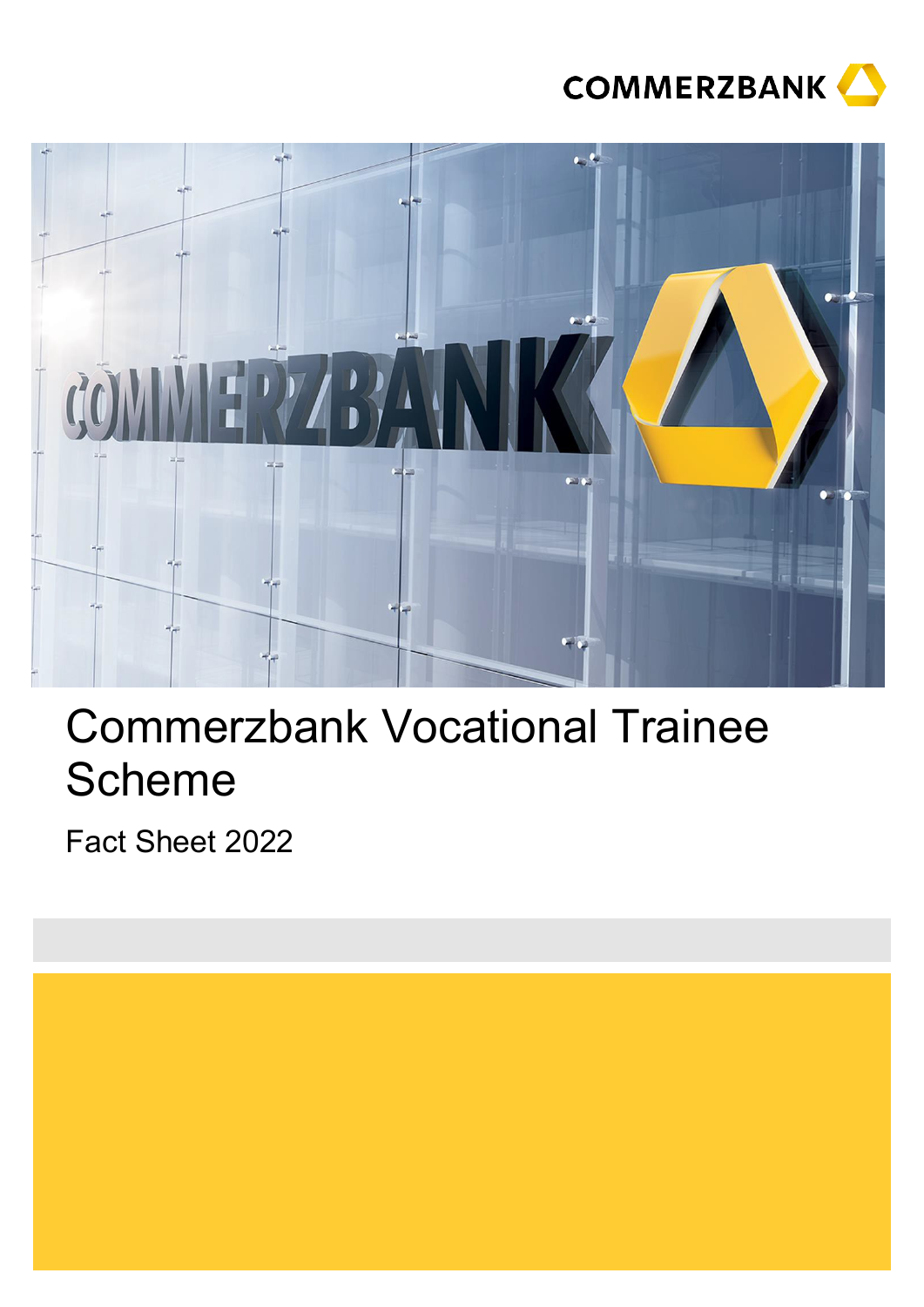## Contents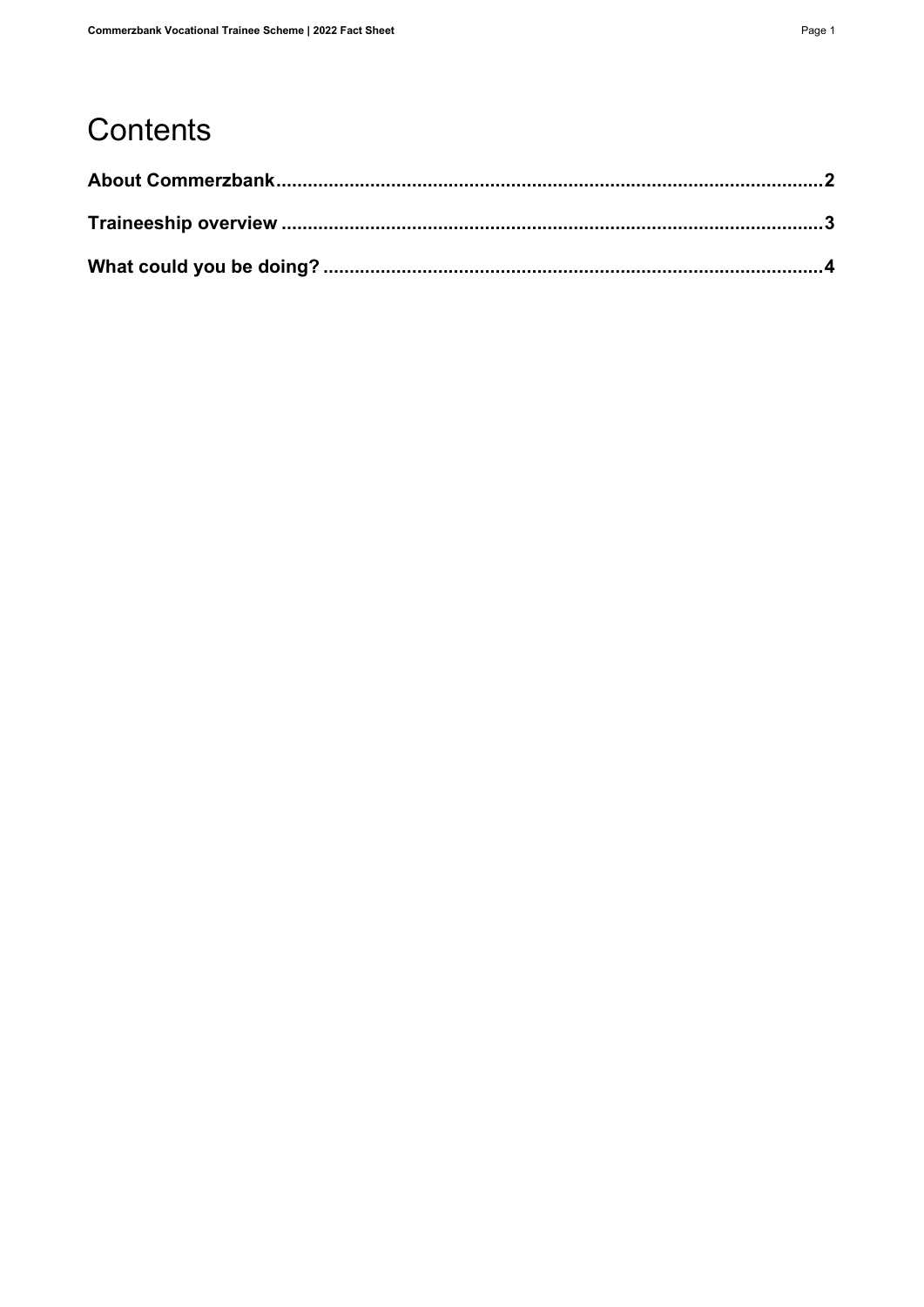## About Commerzbank

<span id="page-2-0"></span>

Commerzbank is the leading bank for the German Mittelstand and a strong partner for around 30,000 corporate client groups and around 11 million private and small-business customers in Germany. The Bank's two Business Segments – Private and Small-Business Customers and Corporate Clients – offer a comprehensive portfolio of financial services. Commerzbank transacts approximately 30 per cent of Germany's foreign trade and is present internationally in almost 40 countries in the corporate clients' business. The Bank focusses on the German Mittelstand, large corporates, and institutional clients. As part of its international business, Commerzbank supports clients with German connectivity and companies operating in selected future-oriented industries. Following the integration of Comdirect, private and small-business customers benefit from the services offered by one of Germany's most advanced online banks combined with personal advisory support on site. Its Polish subsidiary mBank S.A. is an innovative digital bank that serves approximately 5.5 million private and corporate customers, predominantly in Poland, but also in the Czech Republic and Slovakia. In 2020, Commerzbank generated gross revenues of some €8.2 billion with almost 48,000 employees.

For further information please visit **www.commerzbank.com**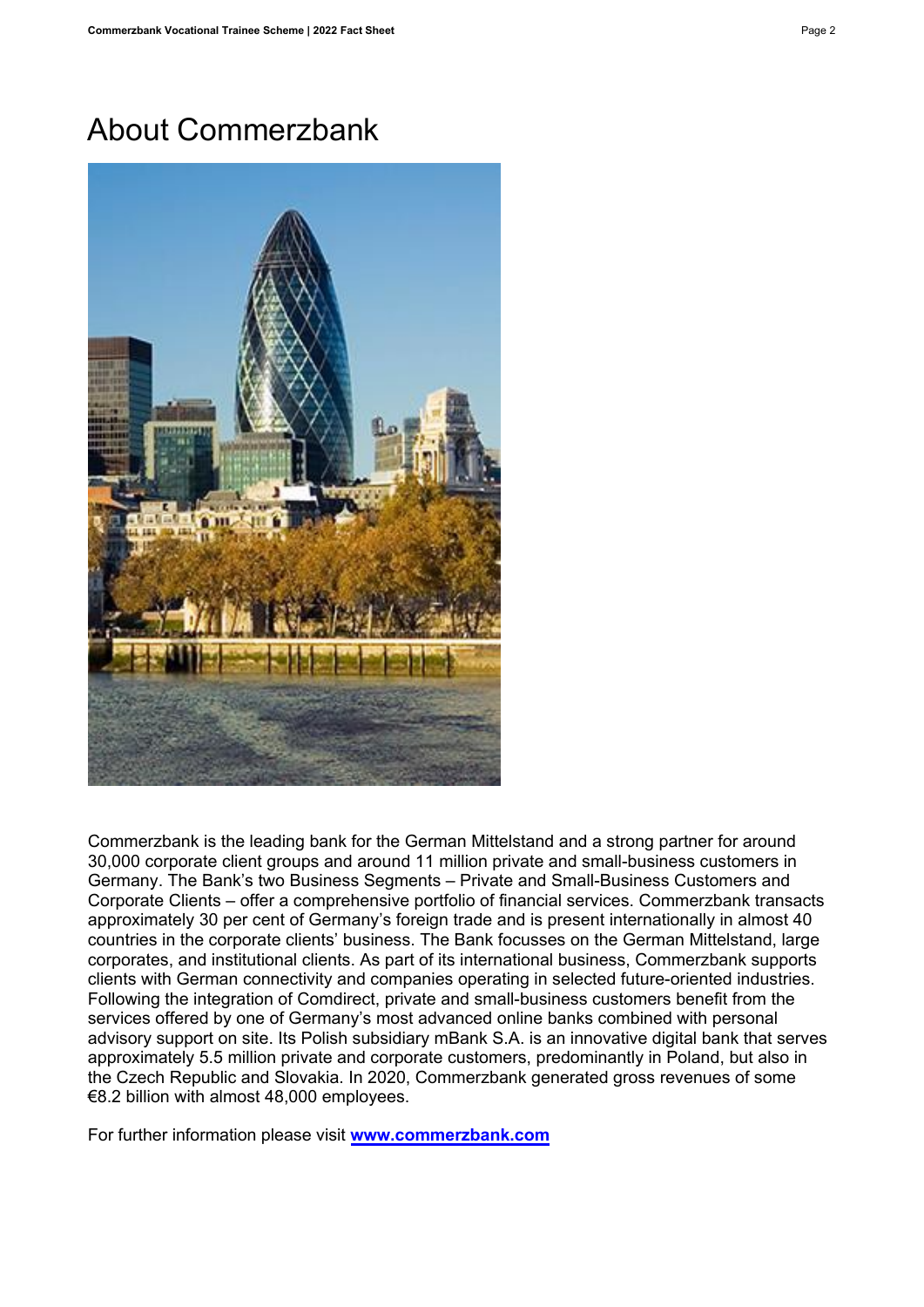## <span id="page-3-0"></span>Traineeship overview

If you are successful in your application you will be assigned to an area within Commerzbank, where you will stay for three and a half years. Here you will learn to specialise in that particular area but at the same time you will also be exposed to other areas within the bank. After completing the programme, your position is reviewed and it is decided whether there is a permanent position for you in the bank, either in the area you have been working in or another.

During the first two years, you will study towards an HND in Business (Accounting and Finance) at the European College of Business and Management as well as a separate banking qualification (Bankkaufmann / Bankkrauffrau). This means attending college once a month for approximately three days.

Upon successful completion of the HND, you will study for a further year and a half to top-up to a BA (Hons) degree in Business Management which will include an accounting module. Typically, you will have to attend college three days per month, however sometimes this may be at weekends. More study will also be required in your own time.

Your progression with your studies at college is considered as important as your progression within the working environment. You will be given full support by the college and by your line manager to ensure you achieve your full potential and maximise your skill set, both academically and practically in the workplace. You will also be able to speak to other trainees that have taken part in the course, for help and guidance along the way.

All college fees are paid for by the bank on top of your basic salary. All trainees will start on the same salary and will continue on the same salary whilst on the programme. Other benefits include private healthcare, life cover and a non-contributory pension scheme.



**For more information regarding the European College of Business and Management please visit**

**[www.eurocollege.org.uk](http://www.eurocollege.org.uk/)**